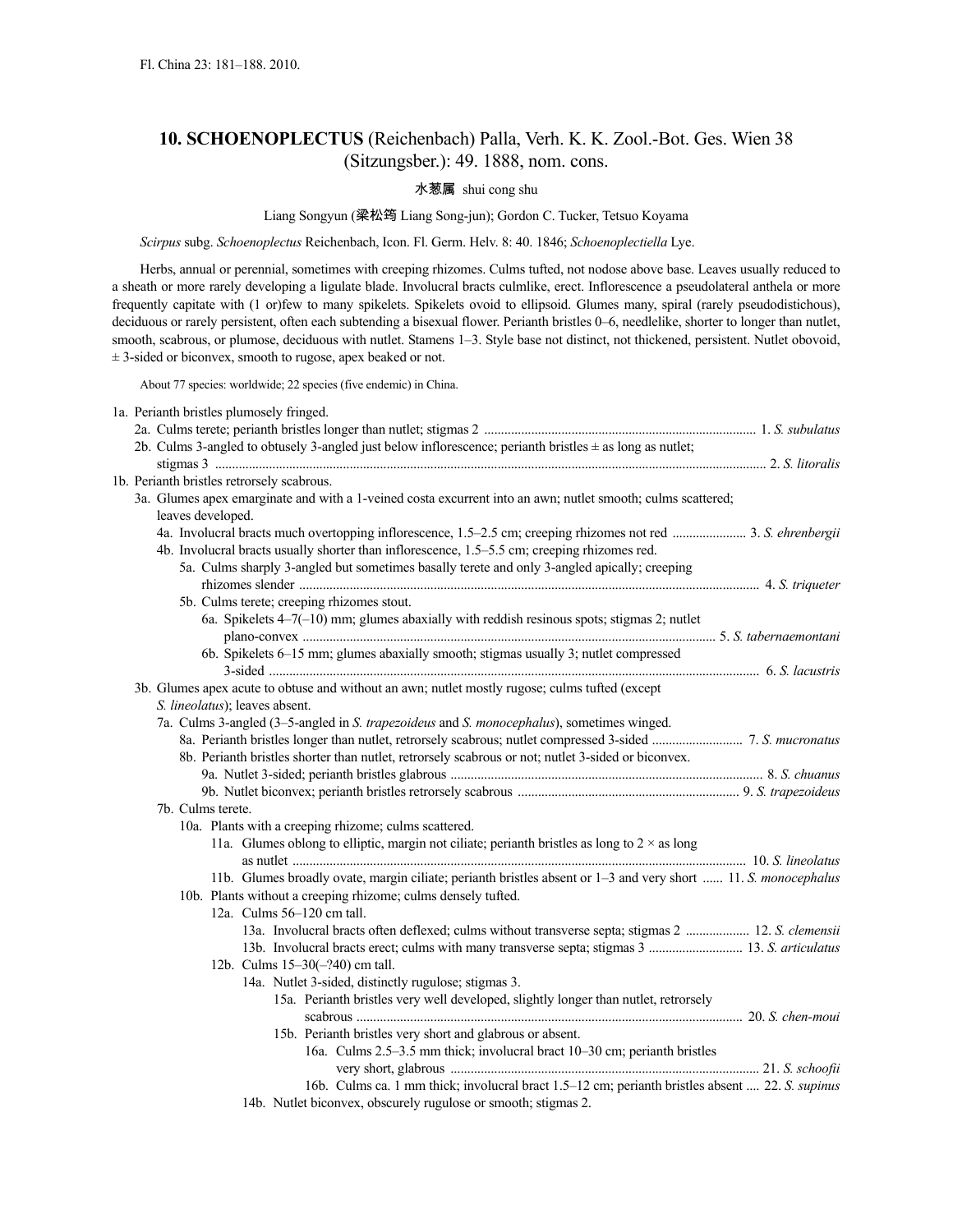|  | 17a. Glumes oblong, $2-3$ mm; nutlet $1-1.5$ mm.                                                                                                                                                            |  |
|--|-------------------------------------------------------------------------------------------------------------------------------------------------------------------------------------------------------------|--|
|  | 18a. Spikelets yellow, 7–20 mm; glume margin apically ciliate; nutlet                                                                                                                                       |  |
|  | 18b. Spikelets brownish green, 4–7 mm; glume margin entire; nutlet                                                                                                                                          |  |
|  | 17b. Glumes broadly ovate, oblong-ovate, or elliptic, 3.5–5.5 mm; nutlet<br>$1.6 - 2.5$ mm.                                                                                                                 |  |
|  | 19a. Glumes pale green to brownish green, oblong-ovate, 4–5.5 mm, apex<br>acuminate; nutlet broadly ellipsoid, ca. 2.5 mm; stigmas 2; perianth                                                              |  |
|  | 19b. Glumes brown to dark brown, broadly ovate to ovate, 3.5-4 mm, apex<br>acute; nutlet broadly obovoid to obovoid, $2-2.5$ mm; stigmas 3;<br>perianth bristles 5 or 6, shorter than or as long as nutlet. |  |
|  | 20a. Culms spaced in row along rhizome; involucral bracts horizontal;<br>20b. Culms tufted; involucral bracts $\pm$ erect; glumes to 4.5 mm.                                                                |  |
|  | 21a. Culms 0.7–1 mm thick, rigid, shiny; spikelets ovoid, 4–6 mm<br>21b. Culms 1.5–7 mm thick, subrigid, opaque; spikelets elliptic                                                                         |  |
|  | to subcylindric, 3.5–5 mm wide; nutlets plano-convex;                                                                                                                                                       |  |

**1. Schoenoplectus subulatus** (Vahl) Lye, Bot. Not. 124: 290. 1971.

钻苞水葱 zuan bao shui cong

*Scirpus subulatus* Vahl, Enum. Pl. 2: 268. 1805; *Schoenoplectus litoralis* (Schrader) Palla subsp. *subulatus* (Vahl) Soják; *S. litoralis* var. *subulatus* (Vahl) Chiovenda.

Rhizomes short. Culms 50–120 cm tall, 3–8 mm thick, terete, clothed at base with several bladeless leaf sheaths. Leaf sheaths to 20 cm, subpapery, membranous at mouth, disintegrating into fibers. Involucral bract 1, culmlike, longer to shorter than inflorescence, nearly subulate, stiff, hyaline margins basally ca. 1 mm wide. Inflorescence a pseudolateral simple or decompound anthela; rays 5–8, to 5 mm, compressed 3-angled, scabrous. Spikelets solitary or binate, ovoid to oblong-ovoid, 6–20 mm, many flowered. Glumes pale brown to yellowish brown, ovate-elliptic, 3–4 mm, membranous, 1 veined, margin white hyaline, apex obtuse to emarginate. Perianth bristles 4 or 5, longer than nutlet, plumosely fringed. Stamens 2; anthers linear; connective apex with a fimbriate appendage. Stigmas 2. Nutlet brown at maturity, broadly obovoid, ca. 2 mm, compressed biconvex. Fl. and fr. Jul–Oct.

Moist places. Hainan (Qiongshan) [India, Indonesia, Japan, Malaysia, Sri Lanka, Thailand; Pacific islands].

Tang and F. T. Wang (Fl. Reipubl. Popularis Sin. 11: 17. 1961) give a much wider distribution in China than indicated here, but the specimens outside of Hainan in China should be referred to *Schoenoplectus litoralis*.

**2. Schoenoplectus litoralis** (Schrader) Palla, Bot. Jahrb. Syst. 10: 299. 1888.

羽状刚毛水葱 yu zhuang gang mao shui cong

*Scirpus litoralis* Schrader, Fl. Germ. 1: 142. 1806.

Rhizomes short; stolons long creeping, slender. Culms

erect, 50–120 cm tall, 3–10 mm thick, 3-angled to obtusely 3 angled just below inflorescence, glaucous. Leaves reduced to a bladeless or a shortly laminate sheath. Involucral bract 1, simulating a continuation of culm, 2–5(–10) cm, erect, rigid. Inflorescence a pseudolateral simple or compound anthela, 4–6 cm, with few to many spikelets; rays slender, smooth. Spikelets solitary, reddish brown, ovoid to oblong-ovoid,  $6-12 \times 1.5-3$  mm, terete, densely many flowered, apex  $\pm$  acute. Glumes broadly elliptic,  $3.5-4 \times$  ca. 2 mm, membranous, margin broadly white hyaline and apically minutely ciliolate, apex obtuse to  $\pm$  notched and with a prominent green vein excurrent into a short mucro.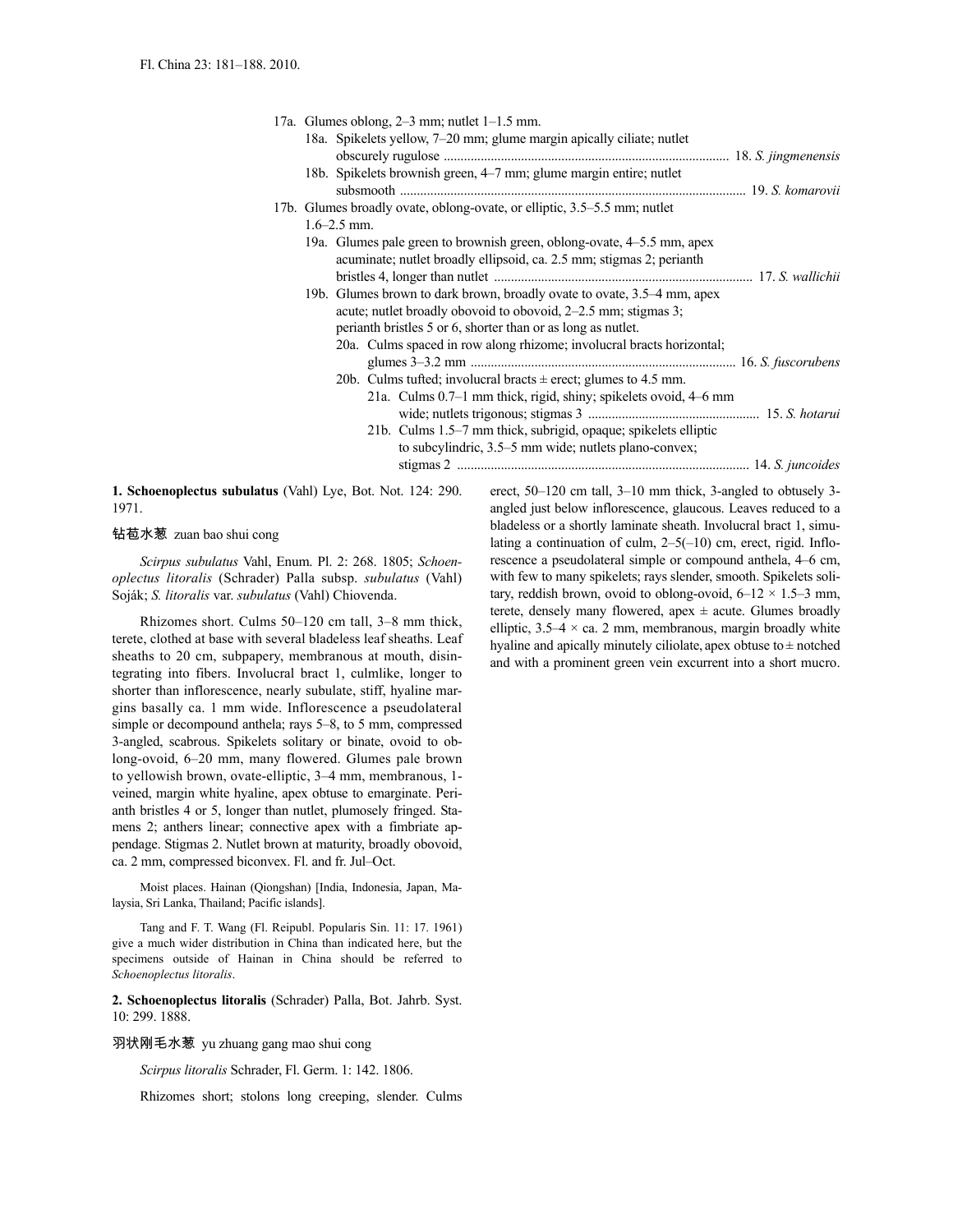Perianth bristles (3 or)4(or 5), rust-colored, ligulate-spatulate,  $\pm$  as long as nutlet, antrorsely scabrous, apically plumosely fringed. Stamens (2 or)3; anthers 1.5–2 mm; connective apex with a fimbriate appendage. Stigmas 3. Nutlet dark reddish brown to blackish, broadly obovoid, ca.  $2 \times 1.3$  mm, biconvex, smooth. Fl. and fr. Jul–Sep. 2*n* = 42, 78, 80, 84.

Water margins, swampy places; ca. 600 m. Gansu, Ningxia, W Qinghai, Shanxi, Sichuan, Xinjiang [Afghanistan, India, Indonesia, Kazakhstan, Kyrgyzstan, W Mongolia, Pakistan, Papua New Guinea, Philippines, Tajikistan, Thailand, Turkmenistan, Uzbekistan, Vietnam; Africa, SW Asia, Australia, Europe, Indian Ocean islands, Madagascar, Pacific Ocean islands].

**3. Schoenoplectus ehrenbergii** (Boeckeler) Soják, Čas. Nár. Mus., Odd. Přír. 140: 127. 1972.

### 剑苞水葱 jian bao shui cong

*Scirpus ehrenbergii* Boeckeler, Linnaea 36: 712. 1870.

Plants stoloniferous. Culms 1–1.5 m tall, ca. 1 cm thick, sharply 3-angled, angles slightly winged, base clothed with long leaf sheaths. Leaf blade  $40-60 \times$  ca. 0.8 cm, abaxially ribbed, basally folded. Involucral bract 1, culmlike, to 25 cm, erect, greatly overtopping inflorescence, obtusely 3-angled. Inflorescence a pseudolateral head,  $\pm$  dense, with 3–5 spikelets. Spikelets oblong to oblong-ovoid,  $8-10 \times 2-3$  mm, 10-flowered. Glumes brown, broadly ovate to elliptic, ca. 5 mm, membranous, margin white hyaline, apex emarginate with a 1-veined costa excurrent into a short awn. Perianth bristles 6, longer than nutlet, retrorsely scabrous. Stamens 3; anthers linear, ca. 2 mm. Style slender; stigmas 3, shorter than style. Nutlet broadly ovoid, ca. 2 mm, plano-convex. Fl. and fr. Aug–Oct.

Near water margins. Gansu, Hebei, Ningxia, Shandong, Xinjiang [Kazakhstan, Russia; E Europe].

**4. Schoenoplectus triqueter** (Linnaeus) Palla, Verh. K. K. Zool.-Bot. Ges. Wien 38: 49. 1888.

#### 三棱水葱 san leng shui cong

*Scirpus triqueter* Linnaeus, Syst. Nat., ed. 12, 2: 83; Mant. Pl. 29. 1767; *Schoenoplectus trisetosus* (Tang & F. T. Wang) S. Yun Liang; *Scirpus trisetosus* Tang & F. T. Wang.

Rhizomes long creeping, reddish brown, slender. Culms solitary, erect, 20–100 cm tall, 2–8 mm thick, 3-angled, subrigid, clothed at base with 2 or 3 leaf sheaths. Leaf sheath pale green, 5–15 cm, membranous, distinctly transversely septate, mouth obliquely truncate; leaf blade flat,  $1.3-5.5(-8)$  cm  $\times$  1.5– 2 mm. Involucral bract 1, culmlike, 1.5–7 cm, 3-angled, usually shorter than inflorescence, apex subacute. Inflorescence a pseudolateral anthela, 3–6 cm, laxly bearing 3–20 spikelets or sometimes congested in a headlike cluster; rays to 5 cm,  $\pm$  stout, scabrous. Spikelets oblong to ovoid-oblong,  $6-12 \times 3-7$  mm, densely many flowered, apex obtuse. Glumes yellowish brown, elliptic, oblong, or broadly ovate, 3–4 mm, membranous, margin sparsely ciliate, apex emarginate to rounded with a green costa excurrent into a mucro. Perianth bristles 3–5, almost as long as nutlet, retrorsely scabrous. Stamens 3; anthers linear; connective apex dark brown, evident beyond anthers. Style short; stigmas 2. Nutlet brownish at maturity, obovoid, 2–3 mm, plano-convex, shiny. Fl. and fr. Jun–Oct.  $2n = 40, 42$ .

Wet places at river margins, ditches, pond margins, swamps; 100– 2300 m. Anhui, Chongqing, Fujian, Gansu, Guangdong, N Guangxi, Hebei, Heilongjiang, Henan, Hubei, Hunan, Jiangsu, Jilin, Liaoning, Nei Mongol, Ningxia, E Qinghai, Shaanxi, Shandong, Shanxi, Sichuan, Taiwan, Xinjiang, S Xizang, Yunnan, Zhejiang [Afghanistan, India, Japan, Kazakhstan, Korea, Kyrgyzstan, Pakistan, Russia, Tajikistan, Uzbekistan; N Africa, SW Asia, Atlantic Ocean islands, Europe].

**5. Schoenoplectus tabernaemontani** (C. C. Gmelin) Palla, Verh. K. K. Zool.-Bot. Ges. Wien 38: 49. 1888.

#### 水葱 shui cong

*Scirpus tabernaemontani* C. C. Gmelin, Fl. Bad. 1: 101. 1805; *Schoenoplectus validus* (Vahl) Á. Löve & D. Löve; *Scirpus lacustris* Linnaeus subsp. *validus* (Vahl) T. Koyama; *S. lacustris* var. *validus* (Vahl) Kükenthal; *S. validus* Vahl; *S. validus* var. *laeviglumis* Tang & F. T. Wang.

Rhizomes brown, horizontally creeping. Culms 1–2[–3] m tall, terete, smooth, clothed at base with 3 or 4 leaf sheaths. Leaf sheaths to 38 cm, membranous, apicalmost sheath with a blade; leaf blade linear, 1.5–11 cm. Involucral bract 1, culmlike, subulate, usually shorter to rarely slightly longer than inflorescence, erect. Inflorescence a pseudolateral simple or decompound anthela; rays 4–13 or more, unequal in length, to 5 cm, concave to convex, scabrous. Spikelets solitary or in clusters of 2 or 3, ovoid to oblong,  $4-10 \times 2-3.5$  mm, densely many flowered, apex acute to obtuse. Glumes brown to purplish brown, elliptic to broadly ovate, 2.5–3 mm, membranous, abaxially with reddish resinous spots on apical median part, margin broadly white hyaline and ciliate toward apex, apex obtuse to emarginate with a green costa excurrent into a mucro. Perianth bristles (2–)6, reddish brown, shorter than to equaling nutlet, retrorsely scabrous except at base. Stamens 3; anthers linear; connective apex evident beyond anthers. Style ca. 2 mm; stigmas 2(or 3, and 3rd when present shorter than other 2). Nutlet grayish, broadly obovoid to ellipsoid, 2–2.5 mm, subplano-convex, apically contracted into a 0.2–0.4 mm beak. Fl. and fr. Jun–Sep.  $2n = 42$ .

Lake margins, shallow water; (near sea level to) 300–3200 m. Gansu, Guangdong, Guizhou, Hebei, Heilongjiang, Hubei, Hunan, Jiangsu, Jilin, Liaoning, Nei Mongol, Ningxia, Qinghai, Shaanxi, Shandong, Shanxi, Sichuan, Taiwan, Xinjiang, Xizang, Yunnan, Zhejiang [Afghanistan, India, Japan, Kashmir, Kazakhstan, Korea, Kyrgyzstan, Myanmar, Nepal, Pakistan, Papua New Guinea, Philippines, Russia, Tajikistan, Turkmenistan, Uzbekistan, Vietnam; N Africa, SW Asia, Australia, Central, North, and South America, Europe, Pacific islands].

**6. Schoenoplectus lacustris** (Linnaeus) Palla,Verh.K.K. Zool.- Bot. Ges. Wien 38: 49. 1888.

#### 沼生水葱 zhao sheng shui cong

*Scirpus lacustris* Linnaeus, Sp. Pl. 1: 48. 1753.

Rhizomes stout, horizontally creeping. Culms erect, green, 1–2.5 m tall, ca. 2(–3) cm thick, terete, smooth. Leaves mostly reduced to a sheath, glabrous; basal sheath brownish; apical 2 sheaths with leaf blades; leaf blade subulate to linear, 1–10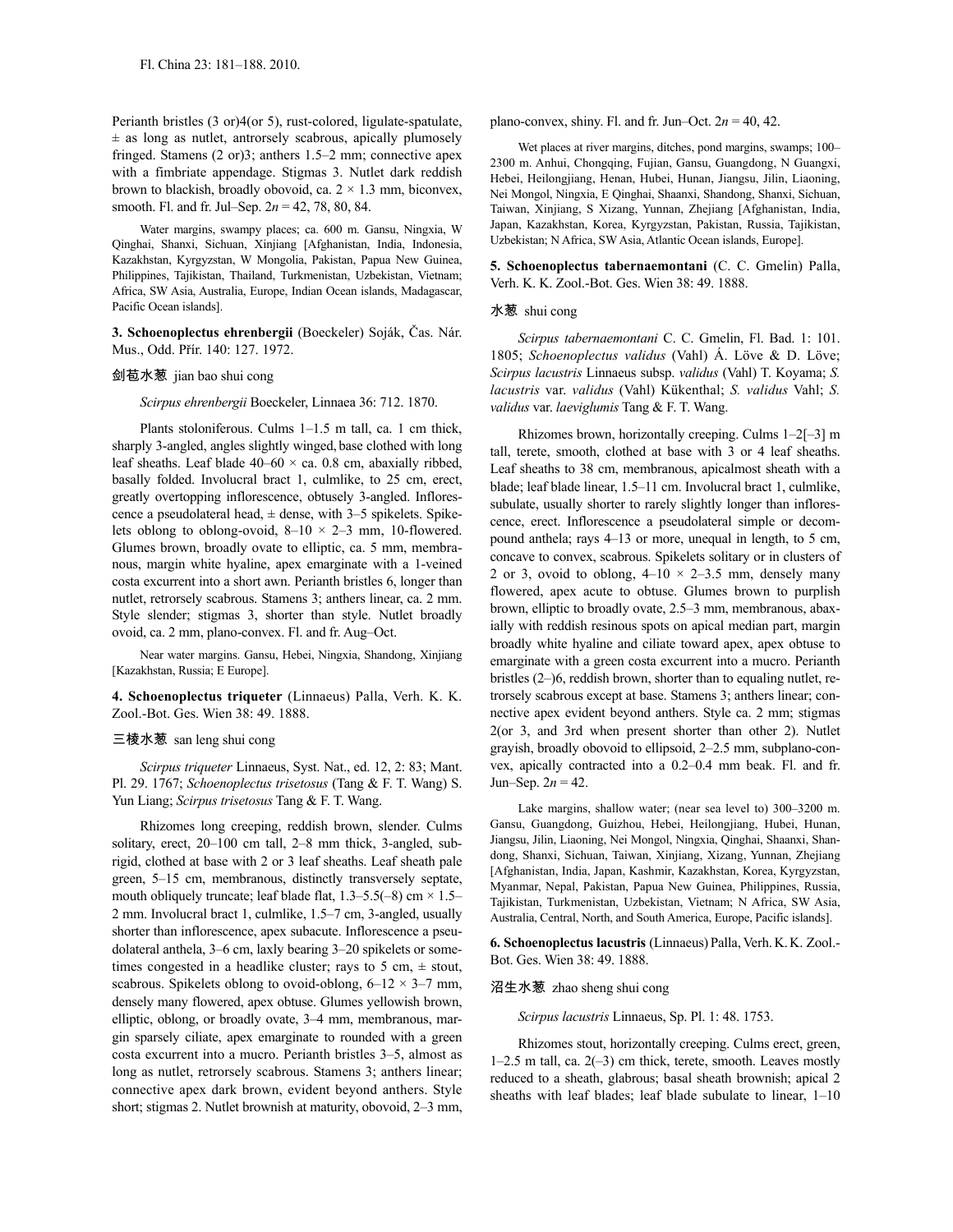cm. Involucral bract 1, culmlike, subulate, as long as to slightly overtopping inflorescence. Inflorescence a pseudolateral simple or decompound anthela; rays 2–8, unequal in length, 5–8 cm. Spikelets reddish brown, oblong to ovoid, 0.6–1.5 cm, apex acute. Glumes ovate, abaxially glabrous, margin ciliate, apex emarginate with a 1-veined costa excurrent into a short awn. Perianth bristles 5 or 6, slightly longer than nutlet, retrorsely scabrous. Stamens 3; anthers linear, 1.5–2 mm; connective apex with a pyramidal-ovoid bearded appendage. Stigmas 3. Nutlet grayish, obovoid, ca. 3 mm, compressed 3-sided (ridge evident on abaxial surface when immature). Fl. and fr. Jun–Aug.  $2n =$ 38, 42, 80.

Swamps, shallow water; ca. 1000 m. Xinjiang (Shawan) [Afghanistan, N India, Kashmir, Kazakhstan, Kyrgyzstan, Mongolia, Pakistan, Russia, Tajikistan, Turkmenistan, Uzbekistan; N and S Africa, SW Asia, Europe].

### **7. Schoenoplectus mucronatus** (Linnaeus) Palla subsp. **robustus** (Miquel) T. Koyama, Fl. Taiwan 5: 214. 1978.

#### 水毛花 shui mao hua

*Scirpus mucronatus* Linnaeus var. *robustus* Miquel, Ann. Mus. Bot. Lugduno-Batavi 2: 143. 1865; *Schoenoplectus mucronatus* var. *robustus* (Miquel) T. Koyama; *S. triangulatus* (Roxburgh) Soják; *Scirpus acutus* J. Presl & C. Presl (1828), not Muhlenberg ex Bigelow (1814); *S. mucronatus* subsp. *robustus* (Miquel) T. Koyama; *S. mucronatus* var. *subleiocarpus* Franchet & Savatier; *S. preslii* A. Dietrich; *S. triangulatus* Roxburgh; *S. triangulatus* var. *sanguineus* Tang & F. T. Wang; *S. triangulatus* var. *trialatus* Tang & F. T. Wang; *S. triangulatus* var. *tripteris* Tang & F. T. Wang.

Rhizomes short. Culms deep green, slightly densely tufted, 45–130 cm tall, 5–11 mm thick, sharply 3-angled with shallowly concave sides, clothed at base with 2–4 leaf sheaths. Leaf sheaths brown, 7–25 cm, membranous to herbaceous, obliquely truncate at mouth. Involucral bract 1, culmlike, upright or obliquely bent, 2–10 cm. Inflorescence a pseudolateral hemispheric head, with (3–)5–20 spikelets. Spikelets brownish greenish, ovoid, oblong-ovoid, or narrowly ovoid,  $10-20 \times 4-6$ mm,terete, densely many flowered, apex subacute. Glumes pale green and brownish tinged usually with reddish brown, broadly obovate, ovate, or broadly ovate,  $3.8-5 \times 2.5-3$  mm, very concave, papery, margin apically minutely ciliolate, apex with a green 1–3-veined costa excurrent into a mucro. Perianth bristles 6,  $1.5-2 \times$  as long as nutlet, retrorsely scabrous. Stamens 3; anthers linear, ca. 2.5 mm; connective apex slightly prominent beyond anthers. Style ca. 4 mm; stigmas 3. Nutlet blackish brown at maturity, obovoid to broadly obovoid,  $2-2.5 \times 1.5-2$  mm, compressed 3-sided, conspicuously or inconspicuously transversely wrinkled,  $\pm$  shiny, base contracted to cuneate, apex rounded to mucronate. Fl. and fr. May–Nov.  $2n = 44$ .

Pond and lake margins, swamps, grasslands in streamsides, paddy fields; 100–2700 m. Anhui, Fujian, Guangdong, Guangxi, Guizhou, Hainan, Heilongjiang, Henan, Hubei, Hunan, Jiangsu, Jiangxi, Shaanxi, Shandong, Shanxi, Sichuan, Taiwan, SE Xizang, Yunnan, Zhejiang [India, Indonesia, Japan, Korea, Malaysia, Sri Lanka; Africa, S Europe, Madagascar].

Only specimens of *Schoenoplectus mucronatus* subsp. *robustus*, as interpreted here, have been seen from China by the present authors. If recognized at specific rank, this taxon would be correctly named *S. triangulatus*. *Schoenoplectus mucronatus* subsp. *mucronatus* occurs in Europe and is naturalized in North America.

**8. Schoenoplectus chuanus** (Tang & F. T. Wang) S. Yun Liang & S. R. Zhang, Novon 20: 170. 2010.

#### 曲氏水葱 qu shi shui cong

*Scirpus chuanus* Tang & F. T. Wang, Fl. Reipubl. Popularis Sin. 11: 222. 1961.

Rhizomes short, creeping. Culms laxly tufted, 66–76 cm tall,  $\pm$  stout, 3-angled, distinctly channeled, smooth, clothed at base with 2 or 3 leaf sheaths. Leaf sheaths to 25 cm; basal sheaths dark brown, with prominent transverse veins; apical sheaths green to greenish brown, mouth obliquely truncate with hyaline margin. Involucral bract 1, erect to obliquely spreading, culmlike, 5–9 cm, 3-angled, smooth. Inflorescence a pseudolateral head, with ca. 10 spikelets. Spikelets oblong to ellipsoid,  $5-10 \times 3-5$  mm, densely many flowered. Glumes brown with dark brown short lines, broadly ovate, 2.5–3 mm, concave, papery, many veined, margin hyaline, apex rounded with a yellowish green costa excurrent into a mucro. Perianth bristles 6, 1/4–1/3 as long as nutlet, glabrous. Stamens 3; anthers narrowly deltoid, apex obtuse; connective apex slightly dilated. Style short; stigmas 3, slender. Nutlet black at maturity, obovoid, 1.5–2 mm, 3-sided, shiny. Fl. and fr. Jul–Aug.

#### • Shallow water. Jiangsu (Nanjing).

**9. Schoenoplectus trapezoideus** (Koidzumi) Hayasaka & H. Ohashi, J. Jap. Bot. 75: 224. 2000.

### 五棱水葱 wu leng shui cong

*Scirpus trapezoideus* Koidzumi, Bot. Mag. (Tokyo) 39: 26. 1925; *S. erectus* Poiret var. *triangularis* Honda; *S. juncoides* Roxburgh var. *triangularis* (Honda) Ohwi.

Rhizomes short. Culms tufted, erect, 40–70 cm tall,  $\pm$ slender, 3–5-angled, clothed at base with bladeless leaf sheaths. Leaf sheaths pale brown at base, to 12 cm, oblique at mouth. Involucral bract 1, erect, culmlike, 5–15 cm. Inflorescence a pseudolateral head, with 2–9 spikelets. Spikelets sessile, pale rust-colored brown, oblong-ovoid to ovoid,  $8-14 \times 4-6$  mm. Glumes pale rust-colored brown, broadly elliptic, 3–4 mm, thinly leathery, with a green costa excurrent into a mucro, apex acute. Perianth bristles 6, ca. 2/3 as long as nutlet, retrorsely scabrous. Stamens 3; anthers 1.2–1.5 mm. Style ca. 3 mm; stigmas (2 or)3. Nutlet blackish brown, broadly obovoid to subspherical, ca. 2 mm, biconvex or unequally biconvex, obscurely wrinkled. Fl. and fr. Aug–Oct.

Wet places, swamps by streams; 200–1000 m. Fujian, Guangxi, Hebei, Jilin, Shandong [Japan].

**10. Schoenoplectus lineolatus** (Franchet & Savatier) T. Koyama, Fl. Taiwan 5: 215. 1978.

细匍匐茎水葱 xi pu fu jing shui cong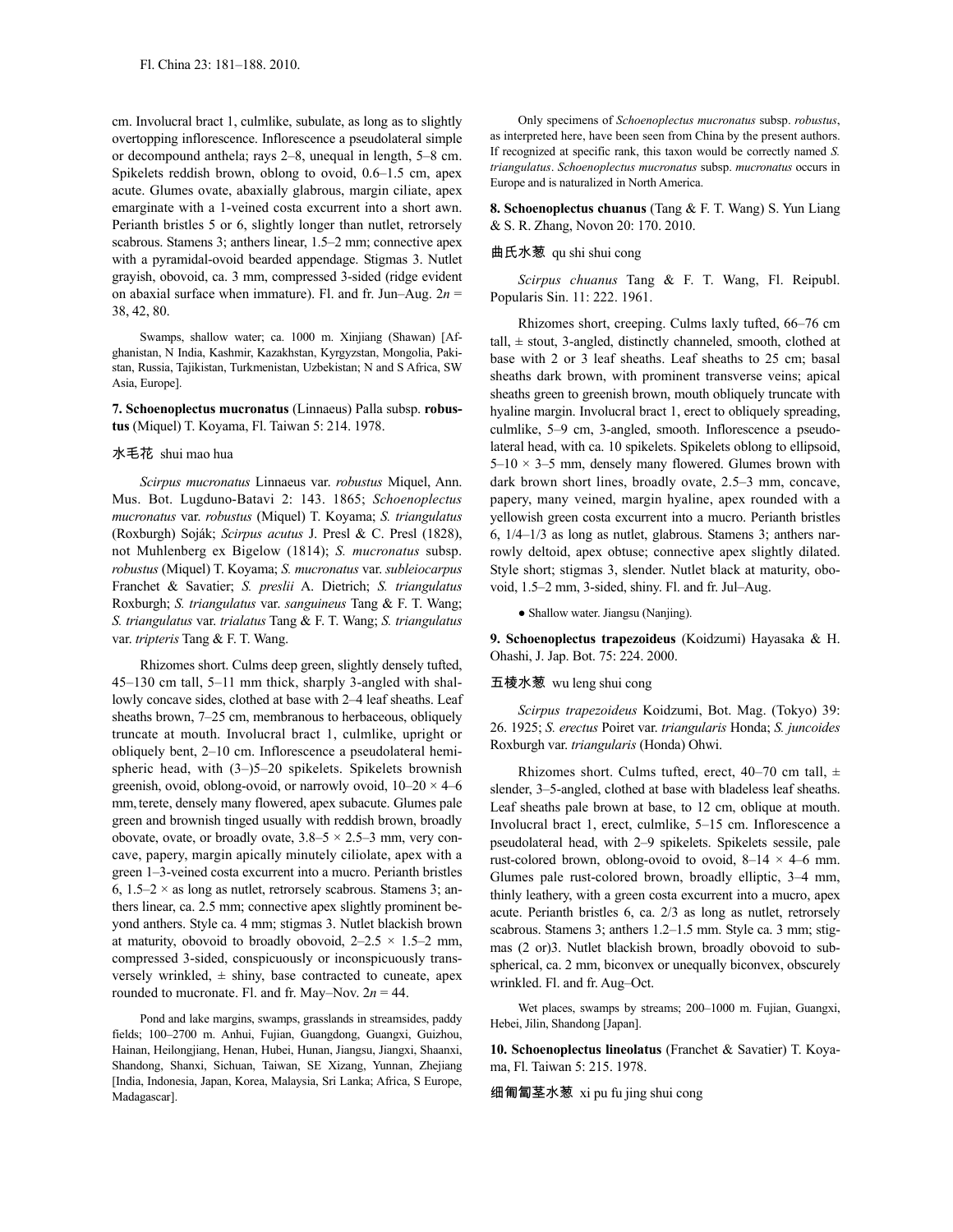*Scirpus lineolatus* Franchet & Savatier, Enum. Pl. Jap. 2: 545. 1878.

Rhizomes creeping, long, slender. Culms solitary at nodes of rhizome, distantly arranged in a row, dark green, 7–35 cm tall, 0.8–1.2 mm thick, terete, clothed at base with 1 or 2 bladeless short leaf sheaths. Leaf sheaths pale brown, 1–5 cm, hyaline, mouth obliquely truncate. Involucral bract 1, erect, culmlike, apex subulate. Inflorescence generally a single pseudolateral spikelet. Spikelet sessile, greenish straw-colored, oblong to broadly narrowly ovoid,  $4-6 \times 2-3$  mm, densely many flowered. Glumes pale yellow with some brown lines, oblong to elliptic, 4–4.5 × 1.8–2 mm, membranous, keel green, margin white hyaline, apex acute to obtuse. Perianth bristles 4 or 5, as long to  $2 \times$  as long as nutlet. Stamens 2 or 3; anthers linear, ca. 2.5 mm. Style 4–5 mm; stigmas 2. Nutlet black, obovoid to ellipsoid,  $1.7-2.2 \times 1.2-1.8$  mm, plano-convex, shiny. Fl. and fr. Jul–Oct.  $2n = ca. 60$ .

Marshy places; near sea level. Guangdong, Taiwan, Zhejiang [Japan, Russia (Far East)].

**11. Schoenoplectus monocephalus** (J. Q. He) S. Yun Liang & S. R. Zhang, Novon 20: 170. 2010.

#### 单穗水葱 dan sui shui cong

*Scirpus monocephalus* J. Q. He, Acta Phytotax. Sin. 37: 291. 1999.

Rhizomes creeping, with several fusiform bulblets. Culms scattered, 10–20 cm tall, 0.5–1.5 mm thick, terete, channeled, smooth, clothed at base with 1 or 2 dark brown bladeless leaf sheaths. Leaf sheaths 1-3 cm, hyaline, mouth obliquely truncate. Involucral bract 1, erect, culmlike, 1–2.5 cm, apex subacute. Inflorescence generally a single pseudolateral spikelet. Spikelet sessile, oblong to ovoid,  $4-10 \times 2-4$  mm, densely 6– 10-flowered. Glumes pale brown with minute brown spots, broadly ovate to ovate-oblong, 1–3.5 mm, veinless or 1-veined, apex obtuse. Perianth bristles absent or 1–3 unequal short bristles, when present 1/6–4/5 as long as nutlet, glabrous. Stamens 3; anthers linear, 1–1.5 mm. Style slender, ca. 3 mm; stigmas 2, ca. 1 mm. Nutlet brown, broadly ovoid, 1.5–2.5 mm, plano-convex, shiny, glabrous. Fl. and fr. Jun–Sep.

● Trail margins, wet places. Anhui (Fuyang).

### **12. Schoenoplectus clemensii** (Kükenthal) G. C. Tucker, **comb. nov.**

#### 佛海水葱 fo hai shui cong

Basionym: *Scirpus mucronatus* Linnaeus subsp. *clemensii* Kükenthal, Bot. Jahrb. Syst. 69: 259. 1938; *Schoenoplectus fohaiensis* (Tang & F. T. Wang) Hayasaka; *S. mucronatus* (Linnaeus) Pallas subsp. *clemensii* (Kükenthal) Soják; *Scirpus clemensii* (Kükenthal) Ohwi; *S. fohaiensis* Tang & F. T. Wang.

Rhizomes short, without creeping stolons. Culms 60–120 cm tall, 5–8 mm thick, terete, smooth, clothed at base with 3 or 4 leaf sheaths. Leaf sheaths brown to greenish, mouth obliquely truncate and bladeless or sometimes setaceous. Involucral bract 1, culmlike, 2.5–5 mm, often deflexed, terete, apex acuminate. Inflorescence a pseudolateral head with many spikelets. Spikelets sessile, dark brown, ovoid to oblong,  $4-5 \times$  ca. 3 mm, many flowered. Glumes pale brown with dark brown lines, obovate to elliptic, 2–2.5 mm, membranous, margin ciliolate, apex acute to obtuse with a costa excurrent into a mucro. Perianth bristles 5 or 6, as long as to slightly longer than nutlet, retrorsely scabrous. Stamens 3; anthers linear; connective apex evident beyond anthers. Style long; stigmas 2. Nutlet black at maturity, broadly obovoid to obovoid, ca. 1.2 mm, plano-convex, shiny. Fl. and fr. Mar–Jun.

Ponds; ca. 1600 m. Yunnan (Fuhai) [Papua New Guinea, Vietnam].

**13. Schoenoplectus articulatus** (Linnaeus) Palla, Bot. Jahrb. Syst. 10: 299. 1888.

#### 节苞水葱 jie bao shui cong

*Scirpus articulatus* Linnaeus, Sp. Pl. 1: 47. 1753; *Schoenoplectiella articulata* (Linnaeus) Lye; *Schoenoplectus pseudoarticulatus* (L. K. Dai & S. M. Huang) S. Yun Liang & S. R. Zhang; *Scirpus pseudoarticulatus* L. K. Dai & S. M. Huang.

Plants 30–85 cm tall (including involucral bract). Rhizomes shortly creeping. Culms densely tufted, 12–30 cm tall, 5–7 mm thick, terete, transversely septate, clothed at base with 1 or 2 bladeless leaf sheaths. Leaf sheaths 10–25 cm, terete, obliquely truncate at mucronate mouth. Involucral bract 1, erect, culmlike, usually longer than culm, with many transverse septate nodes. Inflorescence a pseudolateral head with many spikelets. Spikelets sessile, ovoid,  $7-9 \times 4-4.5$  mm, many flowered. Glumes brownish yellow with dark brown lines, deltoidovate, 5–5.5 mm, concave, thinly membranous, veins many and  $\pm$  conspicuous, apex with a costa excurrent into a mucro. Perianth bristles absent. Stamens 3; stigmas 3. Nutlet yellowish gray at maturity, obovoid, 2–2.2 mm, 3-sided, smooth. Fl. and fr. May–Jul.

Moist places, pond margins; low elevations. S Hainan (Sanya) [India, Indonesia, Nepal, Papua New Guinea, Philippines, Sri Lanka, Thailand, Vietnam; Africa, N Australia, Indian Ocean islands, Madagascar].

This species is widely distributed and very variable in the size of its vegetative parts. The Hainan plants were separated (as *Scirpus pseudoarticulatus*) mainly by their taller culms and relatively more pointed spikelets, but such features certainly fall within the variation range of *Schoenoplectus articulatus*.

**14. Schoenoplectus juncoides** (Roxburgh) Palla, Bot. Jahrb. Syst. 10: 299. 1888.

#### 萤蔺 ying lin

*Scirpus juncoides* Roxburgh, Fl. Ind. 1: 216. 1820; *Schoenoplectiella juncoides* (Roxburgh) Lye; *Scirpus juncoides* var. *ohwianus* (T. Koyama) T. Koyama; *S. ohwianus* T. Koyama.

Roots many, fibrous. Rhizomes short. Culms tufted, 18–70 cm tall, 1.5–7 mm thick, slightly stiff, opaque, obtusely to faintly several angled, smooth, clothed at base with 2 or 3 bladeless leaf sheaths. Leaf sheaths pale green, 5–15 cm, obliquely truncate at mucronate mouth. Involucral bract 1, erect, pale green, culmlike, 3–15 cm. Inflorescence a pseudo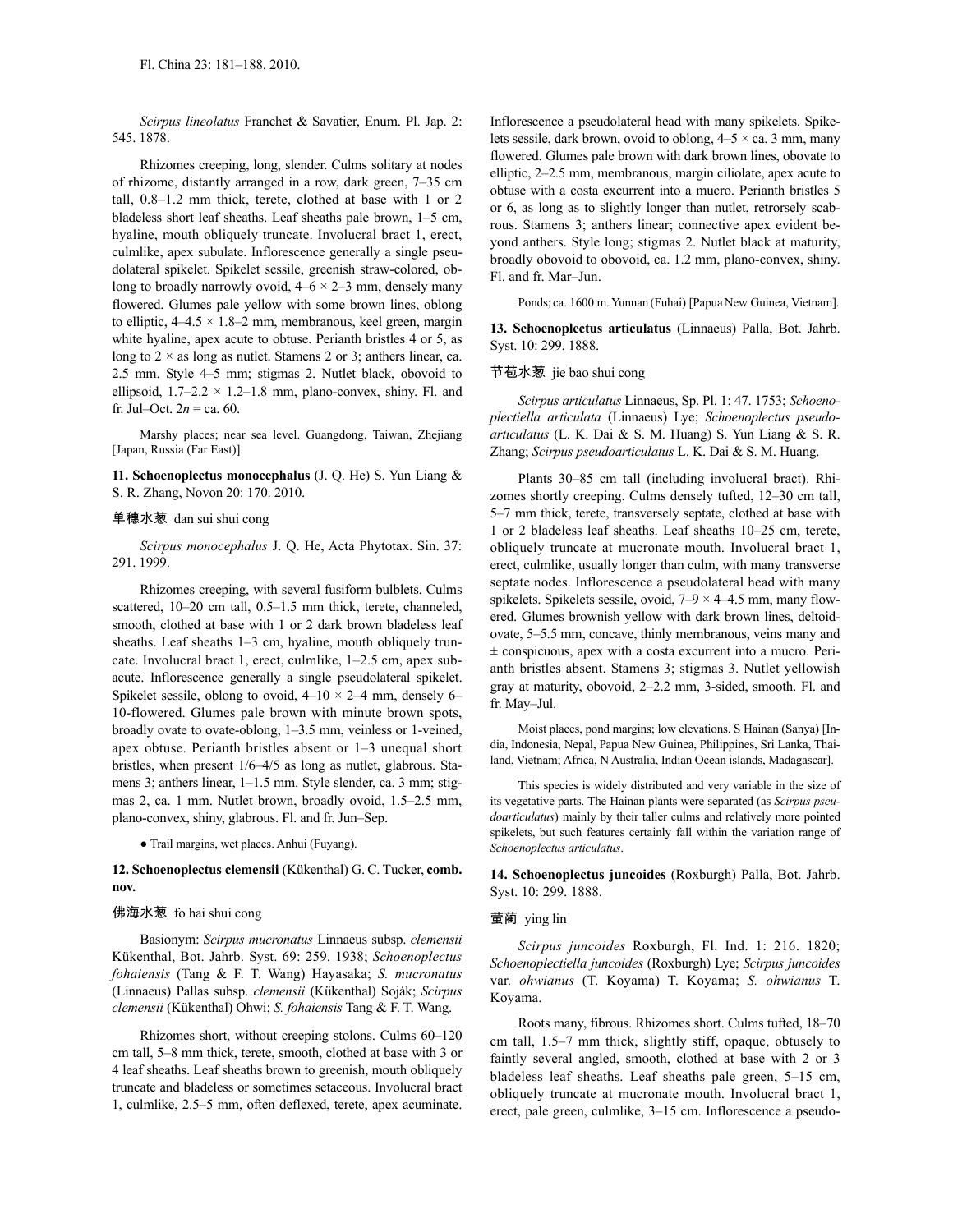lateral head with (2 or)3–5(–9) spikelets. Spikelets brown to pale brown, oblong-ovoid,  $8-17 \times 3.5-5$  mm, many flowered. Glumes brown or brown with brown lines, broadly ovate to ovate,  $3-4 \times 1.8-2$  mm, membranous, apex with a 3-veined green costa excurrent into a mucro. Perianth bristles 5 or 6, equaling or shorter than nutlet, retrorsely scabrous except at base. Stamens 3; anthers oblong; connective apex evident beyond anthers. Style 2–2.2 mm; stigmas 2. Nutlet dark brown at maturity, broadly obovoid to obovoid, ca. 2 mm, plano-convex, obscurely transversely wrinkled, shiny. Fl. and fr. Aug– Nov.

Wetlands, paddy field margins; 800–2000 m. Anhui, Chongqing, Fujian, Gansu, Guangdong, Guangxi, Guizhou, Hainan, Hebei, Henan, Hubei, Hunan, Jiangsu, Jiangxi, Shaanxi, Shandong, Shanxi, Sichuan, Taiwan, S Xinjiang, SE Xizang, Yunnan, Zhejiang [Bhutan, India, Indonesia, Japan, Kashmir, Korea, Malaysia, Nepal, Pakistan, Papua New Guinea, Philippines, Sri Lanka, Tajikistan, Thailand, Uzbekistan; SW Asia, Australia, Indian Ocean islands, Madagascar, Pacific islands].

A putative hybrid between *Schoenoplectus juncoides* and *S. schoofii*, described from NE Yunnan (Dongchuan), was named *Scirpus ×intermedius* Tang & F. T. Wang (Fl. Reipubl. Popularis Sin. 11: 224. 1961), but that name is illegitimate because it is a later homonym of *S. intermedius* Thuillier (Fl. Env. Paris, ed. 2, 21. 1799).

**15. Schoenoplectus hotarui** (Ohwi) T. Koyama, Makinoa, n.s., 7: 58. 2008.

#### 细秆萤蔺 xi gan ying lin

*Scirpus hotarui* Ohwi, Repert. Spec. Nov. Regni Veg. 36: 44. 1934; *Schoenoplectus juncoides* (Roxburgh) Palla subsp. *hotarui* (Ohwi) Soják; *Scirpus juncoides* Roxburgh var. *hotarui* (Ohwi) Ohwi.

Plants annual. Roots fibrous. Culms tufted, 13–40 cm tall, 0.7–1 mm thick, terete, slender, rigid, shiny, clothed at base with ca. 3 bladeless sheaths. Involucral bracts erect. Inflorescence a pseudolateral head with 1–3(or 4) spikelets. Spikelets ovoid, 6–14 × 4–6 mm, apex acute. Glumes ovate-orbicular, 3– 4.5 mm, brownish tinged on both sides of green costa, apex rounded. Perianth bristles 6, ca.  $1.5 \times$  as long as nutlet. Stigmas 3. Nutlets blackish at maturity, broadly ovate-orbicular, 2–2.5 mm, trigonous, transversely wrinkled.

Wet places; ca. 1200 m. Jilin, S Liaoning [Japan, Korea, N Myanmar, Russia (Far East)].

This species can be easily discerned by the slender, rigid, and spiny culms with only 1–3 spikelets in contrast to the thicker, subrigid, and opaque culms bearing 4–9 spikelets of *Schoenoplectus juncoides*. *Schoenoplectus hotarui*, unlike *S. juncoides*, is found growing more frequently in natural habitats rather than as a rice field weed and has a more northerly distribution.

**16. Schoenoplectus fuscorubens** (T. Koyama) T. Koyama in H. Hara, Stearn & L. H. J. Williams, Enum. Fl. Pl. Nepal 1: 118. 1978.

#### 褐红鳞水葱 he hong lin shui cong

*Scirpus fuscorubens* T. Koyama, Willdenowia 5: 491. 1969.

Roots many, fibrous. Rhizomes elongated, bearing culms in a well-spaced row forming a single rank. Culms not tufted, 15–70 cm tall, 1–4 mm thick, slightly stiff, terete or obtusely several angled, smooth, clothed at base with 2 or 3 bladeless leaf sheaths. Leaf sheaths pale green, 5–15 cm, obliquely truncate at mucronate mouth. Involucral bract 1, pale green, looking like a continuation of culm,  $3-15$  cm, perpendicular to it. Inflorescence a pseudolateral head with 2–4 spikelets. Spikelets brown to pale brown, ovoid to oblong-ovoid,  $3-6 \times$  ca. 3 mm, several flowered. Glumes brown or brown with brown lines, broadly ovate to ovate,  $3-3.2 \times 1.8-2$  mm, membranous, marked with dark purplish brown on margins (and sometimes on sides as well), apex mucronate. Perianth bristles 5 or 6, equaling or shorter than nutlet, retrorsely scabrous except at base. Stamens 3; anthers oblong; connective apex evident beyond anthers. Style 2–2.2 mm; stigmas 2 or 3. Nutlet dark brown at maturity, broadly obovoid to obovoid, ca. 2 mm, plano-convex or 3-sided, obscurely transversely wrinkled, shiny. Fl. and fr. Aug–Nov.

Damp meadows on mountains; 2000–2700 m. Guizhou, Xizang [Bhutan, Nepal].

**17. Schoenoplectus wallichii** (Nees) T. Koyama, Fl. Taiwan 5: 210. 1978.

#### 猪毛草 zhu mao cao

*Scirpus wallichii* Nees in Wight, Contr. Bot. India, 112. 1834; *Schoenoplectiella wallichii* (Nees) Lye; *Scirpus erectus* Poiret var. *wallichii* (Nees) Beetle; *S. sasakii* Hayata.

Plants without a distinct rhizome. Culms tufted, 10–40 cm tall, smooth, clothed at base with 2–4 leaf sheaths. Leaf sheaths 2–10 cm, with basal ones straw-colored and apical ones pale green, mouth obliquely truncate and with a subulate ca. 0.8 mm appendage. Involucral bract 1, erect, culmlike, 4.5–16 cm, base dilated, apex acute. Inflorescence a pseudolateral head, with 1– 3 spikelets. Spikelets pale green to pale brownish green, narrowly ovoid to oblong-ovoid,  $7-20 \times 3-6$  mm, densely many flowered, apex acute. Glumes oblong-ovate,  $4-5.5 \times$  ca. 2.5 mm, thinly leathery, apex acuminate with a green costa excurrent into a mucro. Perianth bristles 4(or 5), longer than nutlet, retrorsely scabrous except at base. Stamens 3; anthers oblong; connective apex slightly evident beyond anthers. Style 2–2.5 mm; stigmas 2. Nutlet blackish brown, broadly ellipsoid, ca. 2.5 mm, plano-convex,  $\pm$  transversely wrinkled, shiny. Fl. and fr. Aug–Nov.

Wet places, stream margins, river margins, paddy fields; 800– 1300 m. Anhui, Fujian, Guangdong, Guangxi, Guizhou, Hubei, Hunan, Jiangsu, Jiangxi, Taiwan, Yunnan, Zhejiang [NE India, Japan, Korea, Malaysia, Myanmar, Philippines, Vietnam].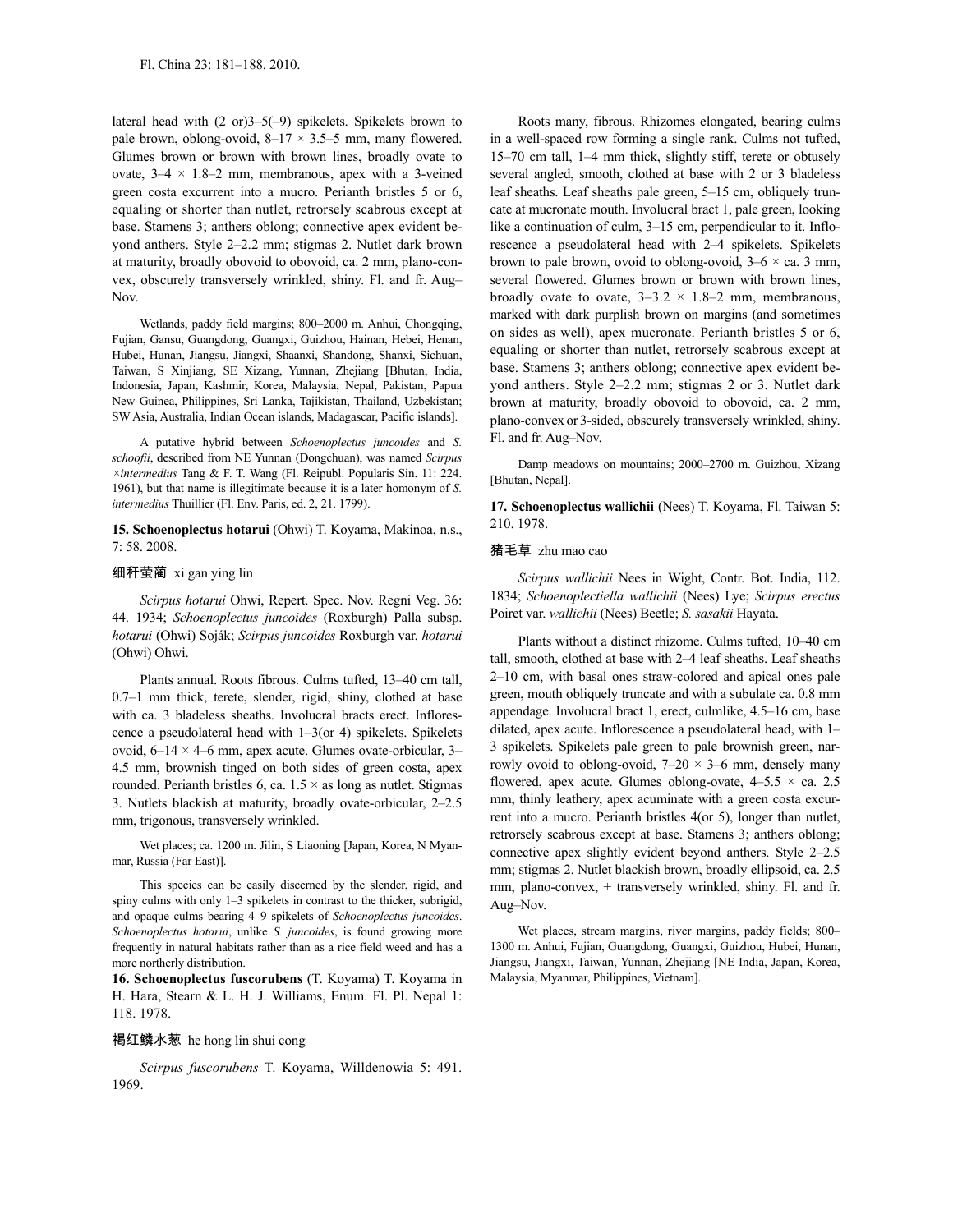**18. Schoenoplectus jingmenensis** (Tang & F. T. Wang) S. Yun Liang & S. R. Zhang, Novon 20: 170. 2010.

### 荆门水葱 jing men shui cong

*Scirpus jingmenensis* Tang & F. T. Wang, Fl. Reipubl. Popularis Sin. 11: 222. 1961.

Rhizomes short. Culms tufted, 10–32 cm tall, 2–3 mm thick, terete, smooth, clothed at base with 2 or 3 leaf sheaths. Leaf sheaths 1.5–9 cm, mouth obliquely truncate; apicalmost sheath usually with a slender 1–1.7 cm blade. Involucral bract 1, culmlike, 13–18 cm, sometimes longer than culm, subterete, base dilated, margin hyaline; bractlets pale brown, glumelike, ovate to broadly lanceolate, 4–10 mm. Inflorescence a pseudolateral head, with 5–10 spikelets. Spikelets sessile, oblong to narrowly ovoid,  $7-20 \times$  ca. 1 mm, many flowered. Glumes pale brown with brown lines, oblong, ca. 2 mm, membranous, deciduous at nutlet maturity, margin apically ciliate, apex rounded and with a 1–3-veined costa excurrent into a mucro. Perianth bristles  $4-6$ ,  $\pm$  as long as nutlet, retrorsely scabrous. Stamens 1 or 2; anthers ellipsoid, short. Style long; stigmas 2, slender. Nutlet blackish brown, obovoid, ca. 1 mm, plano-convex, indistinctly transversely wrinkled, shiny. Fl. Sep.

● Hubei (Jingmen).

**19. Schoenoplectus komarovii** (Roshevitz) Soják, Čas. Nár. Mus., Odd. Přír. 140: 127. 1972.

## 吉林水葱 ji lin shui cong

*Scirpus komarovii* Roshevitz in Komarov, Fl. URSS 3: 579. 1935; *S. hondoensis* Ohwi var. *leiocarpus* (Komarov) Ohwi; *S. okuyamae* Ohwi; *S. sasakii* Hayata var. *leiocarpus* (Komarov) Kitagawa; *S. supinus* Linnaeus var. *leiocarpus* Komarov.

Rhizomes very short. Culms tufted, 10–50 cm tall, terete, smooth, clothed at base with 2 or 3 bladeless leaf sheaths. Leaf sheaths green, 1–10 cm, base sometimes pale brown, mouth obliquely truncate. Involucral bract 1, culmlike, 8–18 cm, base slightly dilated. Inflorescence a pseudolateral head, with 2–10 or more spikelets. Spikelets sessile, ovoid to oblong-ovoid, 4–  $7(-10) \times 2-3$  mm, many flowered. Glumes pale brown with dark brown lines, oblong, ca. 2 mm, membranous, veins obscure, with green 1-veined costa excurrent into a mucro at rounded apex. Perianth bristles  $4, \pm$  as long as nutlet, retrorsely scabrous. Stamens 3; anthers narrowly ovoid, short; connective apex slightly evident beyond anthers. Style long; stigmas 2. Nutlet blackish brown, broadly obovoid, 1–1.5 mm, compressed biconvex, obscurely transversely wrinkled, shiny. Fl. and fr. Jun–Oct.

Swamps, wet places, paddy fields; near sea level to 100 m. Heilongjiang, Jilin, Liaoning, NE Nei Mongol [Japan, Korea, Russia (Far East)].

**20. Schoenoplectus chen-moui** (Tang & F. T. Wang) Hayasaka, J. Jap. Bot. 84: 49. 2009 [*"chen-mouii"*].

### 陈谋水葱 chen mou shui cong

*Scirpus chen-moui* Tang & F. T. Wang, Fl. Reipubl. Popularis Sin. 11: 223. 1961 [*"chen-mouii"*].

Roots fibrous. Culms 10–30 cm tall, ca. 1.5 mm thick, terete, smooth, clothed at base with 2–4 green to pale brown leaf sheaths. Leaf sheaths 1–10 cm, mouth obliquely truncate and sometimes with a setaceous ca. 1 cm blade. Involucral bract 1, erect, culmlike, 10–20 cm, subterete, smooth, base slightly dilated, margin membranous. Inflorescence a pseudolateral head, with 2–10 spikelets. Spikelets oblong-ovoid to oblong,  $5-10 \times$  ca. 3 mm, many flowered. Glumes yellow with brown lines, obovate to oblong, membranous, margin ciliolate, apex with a green costa excurrent into a mucro. Perianth bristles (5 or)6, longer than nutlet, retrorsely scabrous. Stamens 3; anthers oblong, short; connective apex slightly evident beyond anthers. Style of medium length; stigmas 3. Nutlet yellow when young but turning black at maturity, obovoid to broadly obovoid, 1–1.2 mm, 3-sided, transversely wrinkled. Fl. and fr. Aug–Oct.

● Paddy fields; ca. 1800 m. W Yunnan (Dali).

**21. Schoenoplectus schoofii** (Beetle) Soják, Čas. Nár. Muz. Praze, Rada Přír. 148: 194. 1980.

### 滇水葱 dian shui cong

*Scirpus schoofii* Beetle, Amer. J. Bot. 29: 654. 1942.

Culms tufted, 30–60 cm tall, 2.5–3.5 mm thick, compressed terete to terete, smooth, clothed at base with 2 or 3 bladeless pale brown leaf sheaths. Leaf sheaths 2–16 cm, mouth obliquely truncate and with a mucro. Involucral bract 1, culmlike, 8–30 cm. Inflorescence a pseudolateral head, with 8–20 spikelets. Spikelets ovoid to oblong-ovoid,  $3-10 \times 2-3$  mm, many flowered. Glumes brownish yellowish to brown, elliptic to subobovate, ca. 3 mm, membranous, obscurely many veined, margin ciliolate, apex rounded and with a green 1–3-veined costa excurrent into a mucro. Perianth bristles very short, glabrous. Stamens 3; anthers nearly narrowly ovate, short; connective apex evident beyond anthers. Style of medium length; stigmas 3. Nutlet black at maturity, broadly obovoid, ca. 1 mm, 3-sided, densely transversely wrinkled. Fl. and fr. Aug–Sep.

● Wet places along lake margins; ca. 2300 m. Jiangsu, Yunnan.

**22. Schoenoplectus supinus** (Linnaeus) Palla, Bot. Jahrb. Syst. 10: 299. 1888.

#### 仰卧秆水葱 yang wo gan shui cong

*Scirpus supinus* Linnaeus, Sp. Pl. 1: 49. 1753; *Schoenoplectiella supina* (Linnaeus) Lye.

Roots fibrous. Culms greenish, tufted, 4–30 cm tall, 1–1.7 mm thick, 3-angled or terete, clothed at base with 2 or 3 leaf sheaths. Leaf sheaths pale green, 2–6 cm, membranous, mouth obliquely truncate and with a mucro; leaf blade present or absent. Involucral bract 1, culmlike, 1.5–12 cm. Inflorescence a pseudolateral head or corymbose with 4 short rays. Spikelets 3–10, narrowly ovoid, ovoid, or oblong,  $4-8 \times 2-3$  mm, subdensely many flowered, apex subacute. Glumes elliptic and boat-shaped, 1.8–2.5 mm, with a prominent green 3-veined keel, margins membranous, apex  $\pm$  obtuse and shortly mucronate. Perianth bristles absent or rarely rudimentary. Style ca. 1.5 mm; stigmas 3. Nutlet black at maturity, broadly obovoid, 1–1.3 mm, 3-sided, obscurely or distinctly transversely wrinkled, both ends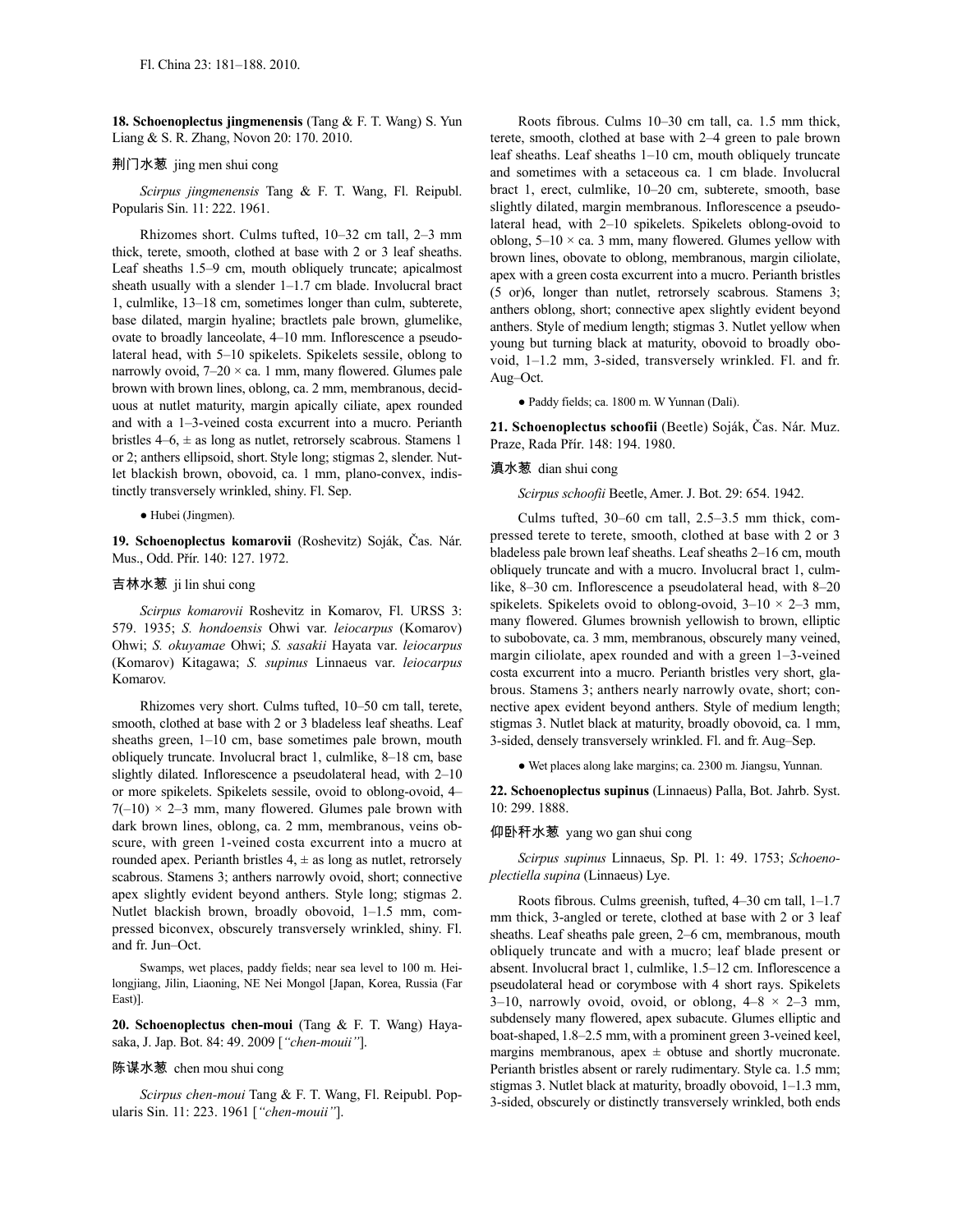suddenly contracted, apex mucronate. Fl. and fr. Jul–Sep or Nov–Jan.

Wet places, paddy fields, moist meadows along valleys; 600–2300 m. Anhui, Guangdong, Guangxi, Hainan, S Jiangsu, Taiwan, Xinjiang, Yunnan [Afghanistan, India, Indonesia, Kazakhstan, Malaysia, Myanmar, Nepal, Pakistan, Philippines, Russia, Sri Lanka, Thailand, Uzbekistan, Vietnam; Africa, SW Asia, N Australia, Europe, Madagascar, South America].

*Schoenoplectus supinus* subsp. *supinus* occurs in N Africa, C and SW Asia, and S Europe.

- 1a. Culms 3-angled; basal leaf sheaths with a blade; nutlet sides obscurely transversely wrinkled ..................... 22a. subsp. *lateriflorus*
- 1b. Culms terete; basal leaf sheaths bladeless; nutlet sides distinctly transversely wrinkled ............ 22b. subsp. *densicorrugatus*

**22a. Schoenoplectus supinus** subsp. **lateriflorus** (J. F. Gmelin) Soják, Čas. Nár. Mus., Odd. Přír. 141: 62. 1972.

稻田仰卧秆水葱 dao tian yang wo gan shui cong

*Scirpus lateriflorus* J. F. Gmelin, Syst. Nat. 1: 127. 1791; *Isolepis oryzetorum* Steudel; *Schoenoplectus lateriflorus* (J. F. Gmelin) Lye; *Scirpus erectogracilis* Hayata; *S. oryzetorum* (Steudel) Ohwi; *S. supinus* var. *lateriflorus* (J. F. Gmelin) T. Koyama.

Culms 7–30 cm tall, 3-angled. Basal leaf sheaths with a blade. Nutlet sides obscurely transversely wrinkled. Fl. and fr. Nov–Jan.

Wet places, paddy fields; ca. 1000 m. Anhui, Guangdong, Guangxi, S Jiangsu, Taiwan, Yunnan [Afghanistan, India, Indonesia, Malaysia, Myanmar, Nepal, Pakistan, Philippines, Sri Lanka, Thailand, Vietnam; Africa, N Australia, Madagascar].

**22b. Schoenoplectus supinus** subsp. **densicorrugatus** (Tang & F. T. Wang) S. Yun Liang & S. R. Zhang, Novon 20: 171. 2010.

多皱纹果仰卧秆水葱 duo zhou wen guo yang wo gan shui cong

*Scirpus supinus* var. *densicorrugatus* Tang & F. T. Wang, Fl. Reipubl. Popularis Sin. 11: 223. 1961.

Culms 4–10 cm tall, terete. Basal leaf sheaths bladeless. Inflorescence a pseudolateral head. Spikelets 3–6 mm, in clusters of 2 or 3, sessile. Nutlet sides finely and densely transversely wrinkled. Fl. and fr. Jul–Sep.

● Moist meadows along valleys; 600–2300 m. Xinjiang.